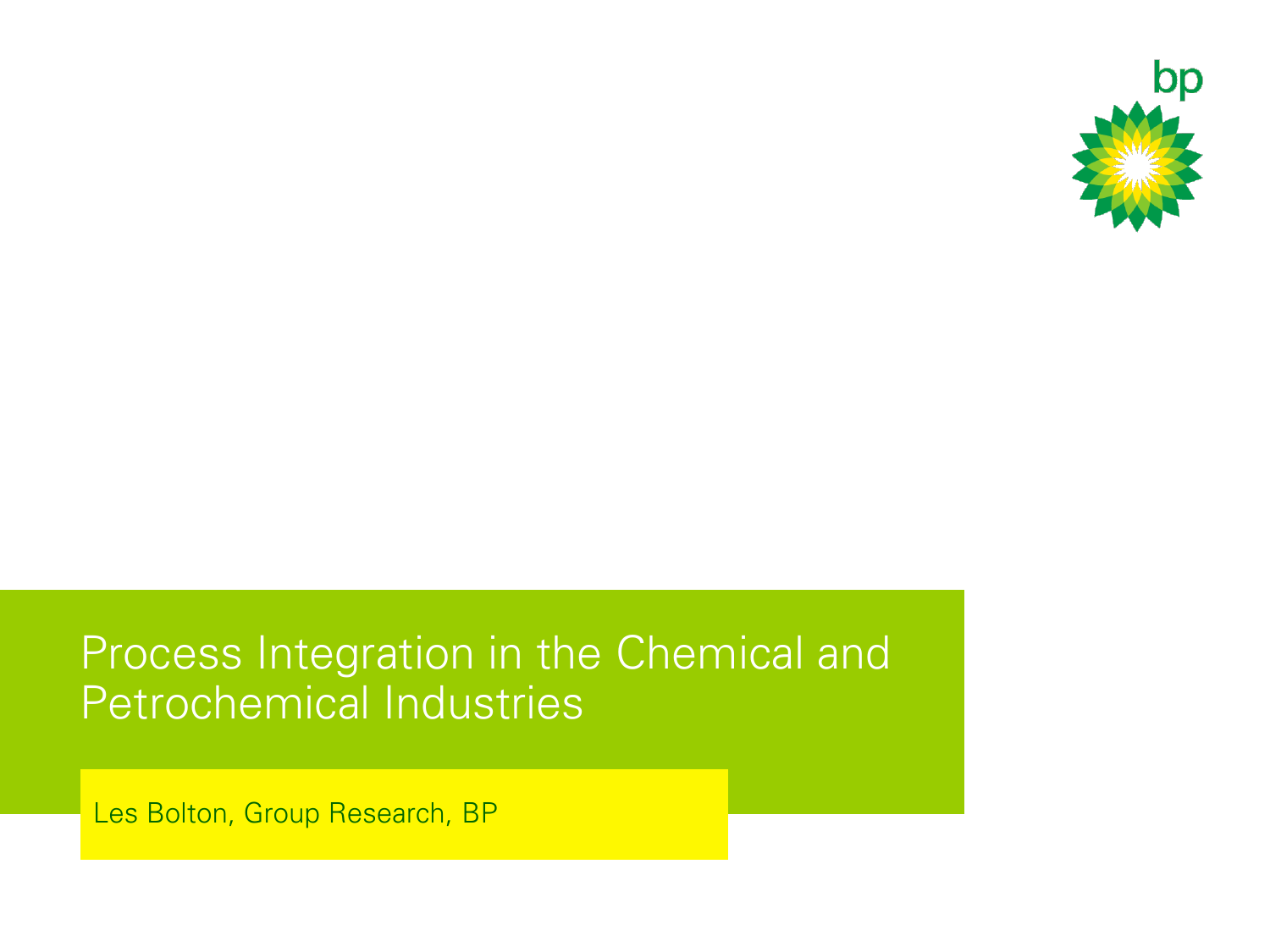



- The chemical and petrochemical industries account for around 30% of industrial energy usage.
	- − Hydrocarbons (principally oil and natural gas) are the predominant energy sources, and so these industries contribute a significant proportion of industrial  $CO<sub>2</sub>$  emissions.
	- − The figures include hydrocarbons used both as feed stocks for the products and as the source of energy for conversion processes.
	- − The end products are a wide range of consumer goods, particularly polymers, whose Greenhouse Gas consequences depend on their end use and disposal: these are not discussed here.
- This paper focuses on conversion energy, where process integration methods are applicable.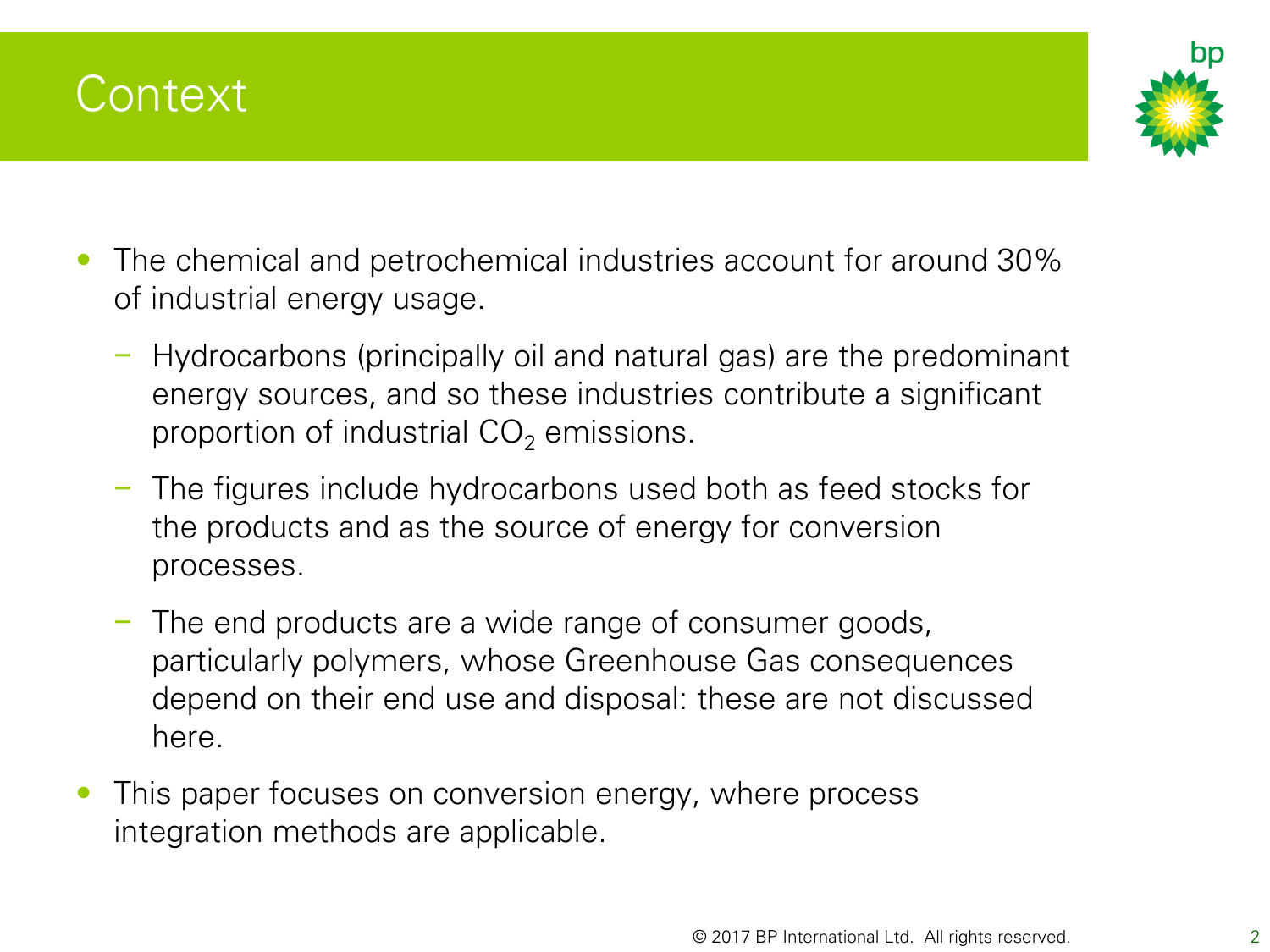# Comparison with Oil Refining



|                                    | <b>Oil Refining</b>                                                                    | <b>Petrochemicals</b>                                                                                  |
|------------------------------------|----------------------------------------------------------------------------------------|--------------------------------------------------------------------------------------------------------|
| Definition                         | Produces hydrocarbon<br>mixtures (typically fuels, e.g.<br>gasoline, diesel, bitumen). | Produces single chemical<br>species (often polymers), e.g.<br>acetic acid, ethylene,<br>polypropylene. |
| <b>Process</b><br><b>Diversity</b> | A few very commonly used<br>processes.                                                 | A few very commonly used<br>"front end" processes, plus a<br>huge array of "derivative"<br>processes.  |
| <b>Scale</b>                       | Typical refinery 5 to 20 million<br>tonnes/year.                                       | Bulk petrochemicals typically<br>0.1 to 1 million tonnes/year.<br>Many chemicals at smaller<br>scale.  |
| Variability                        | Need to adapt to changing<br>crude oil mixtures on<br>frequent basis.                  | Usually one consistent feed<br>and one consistent product.                                             |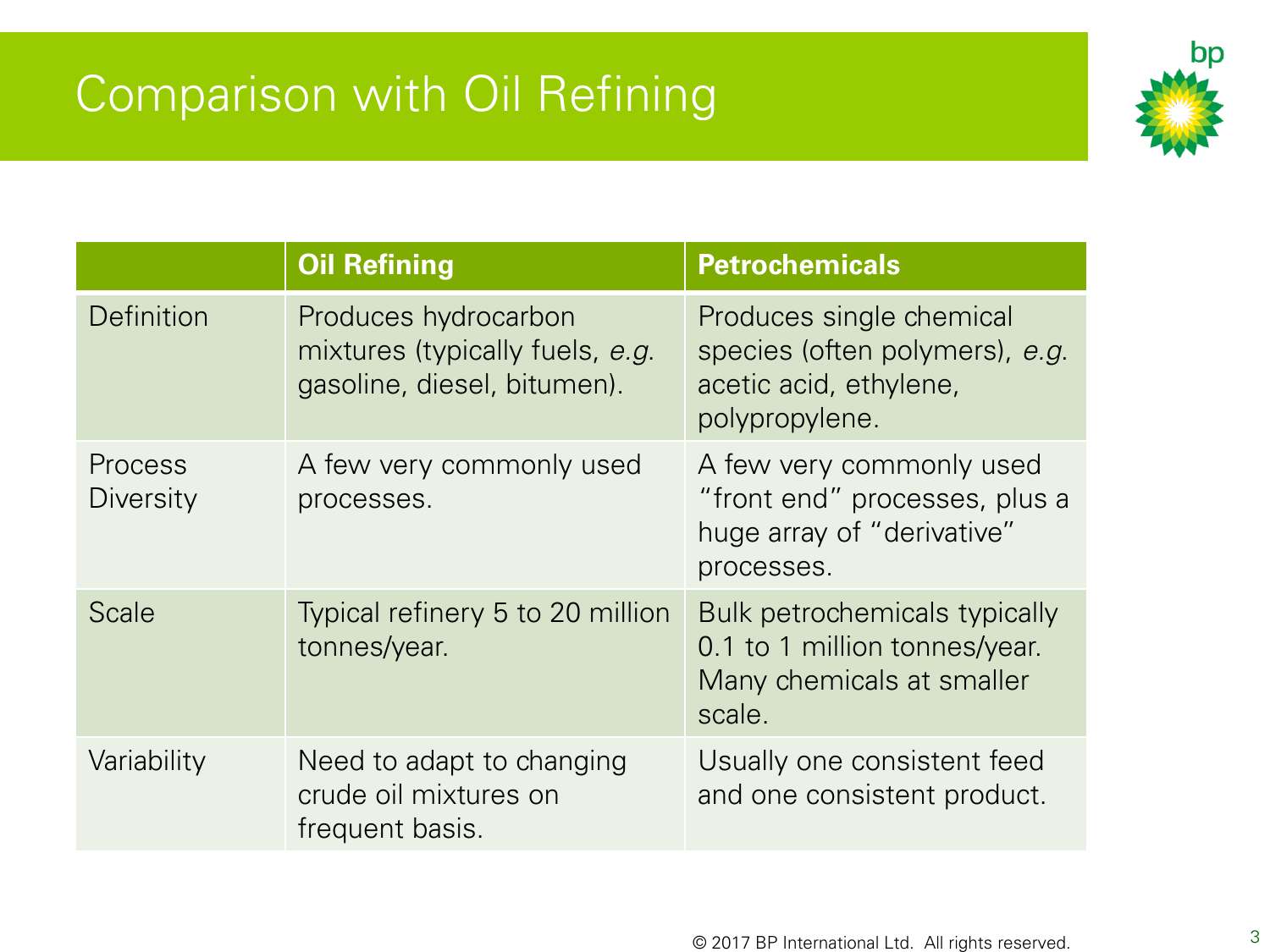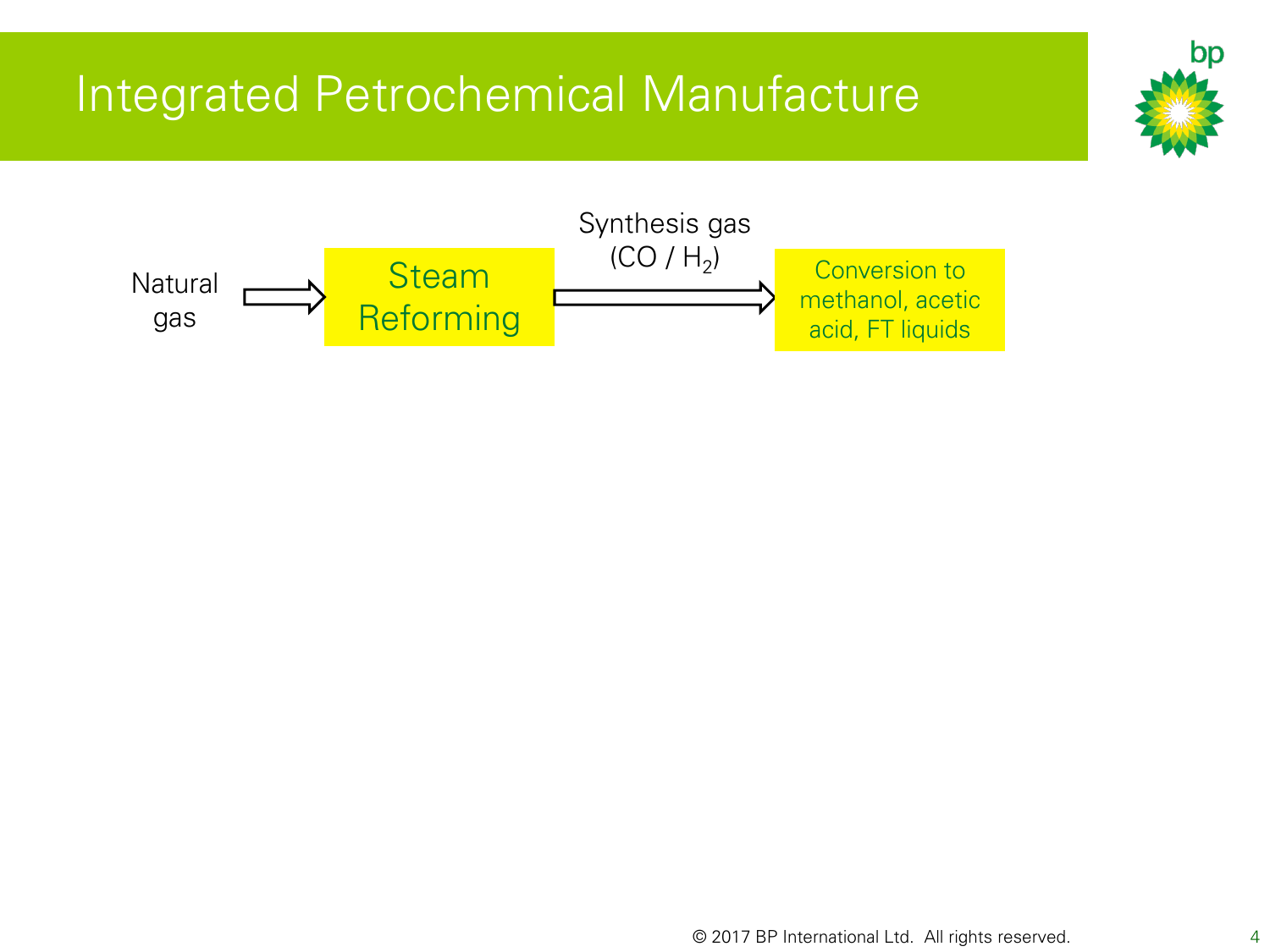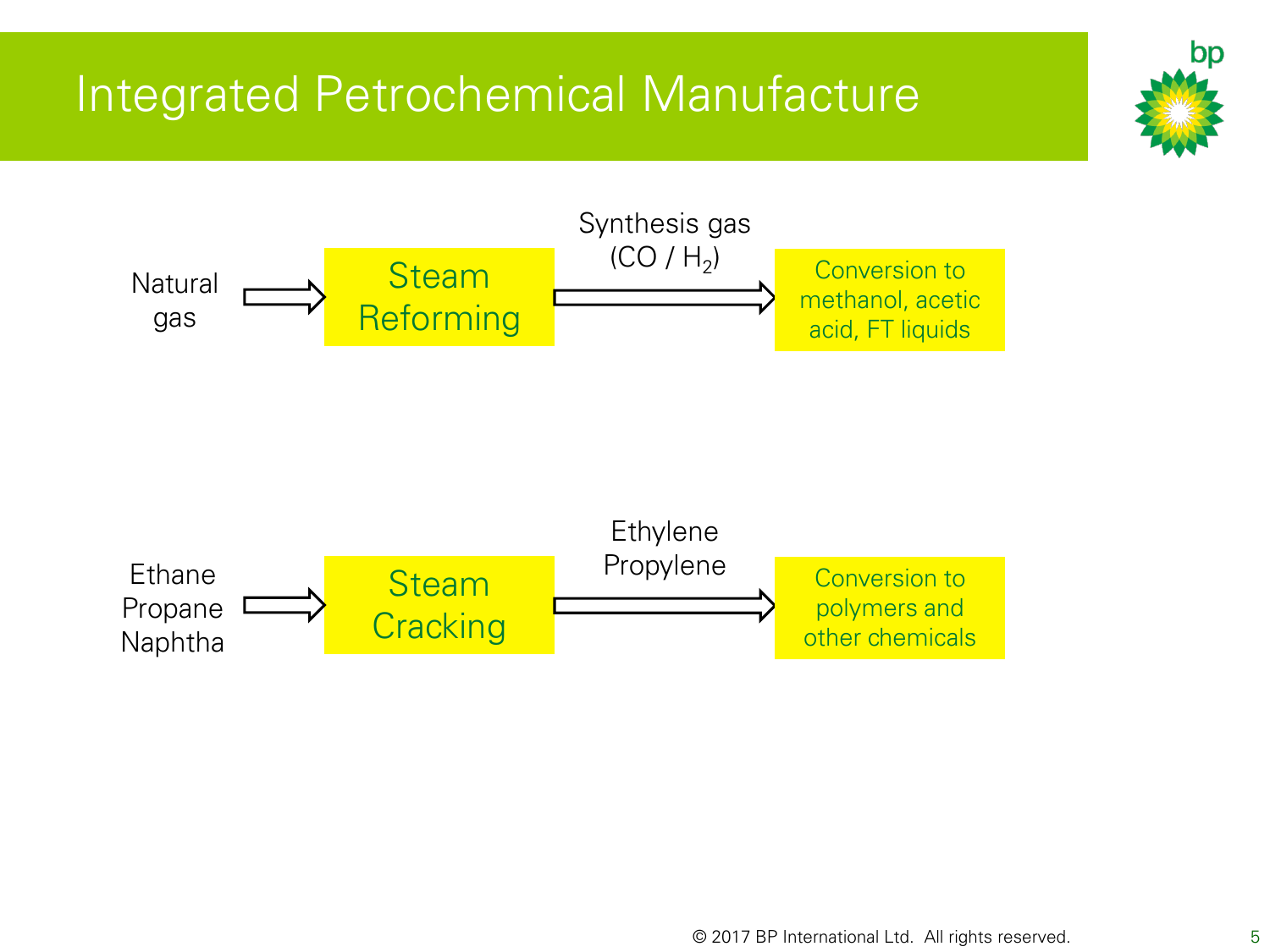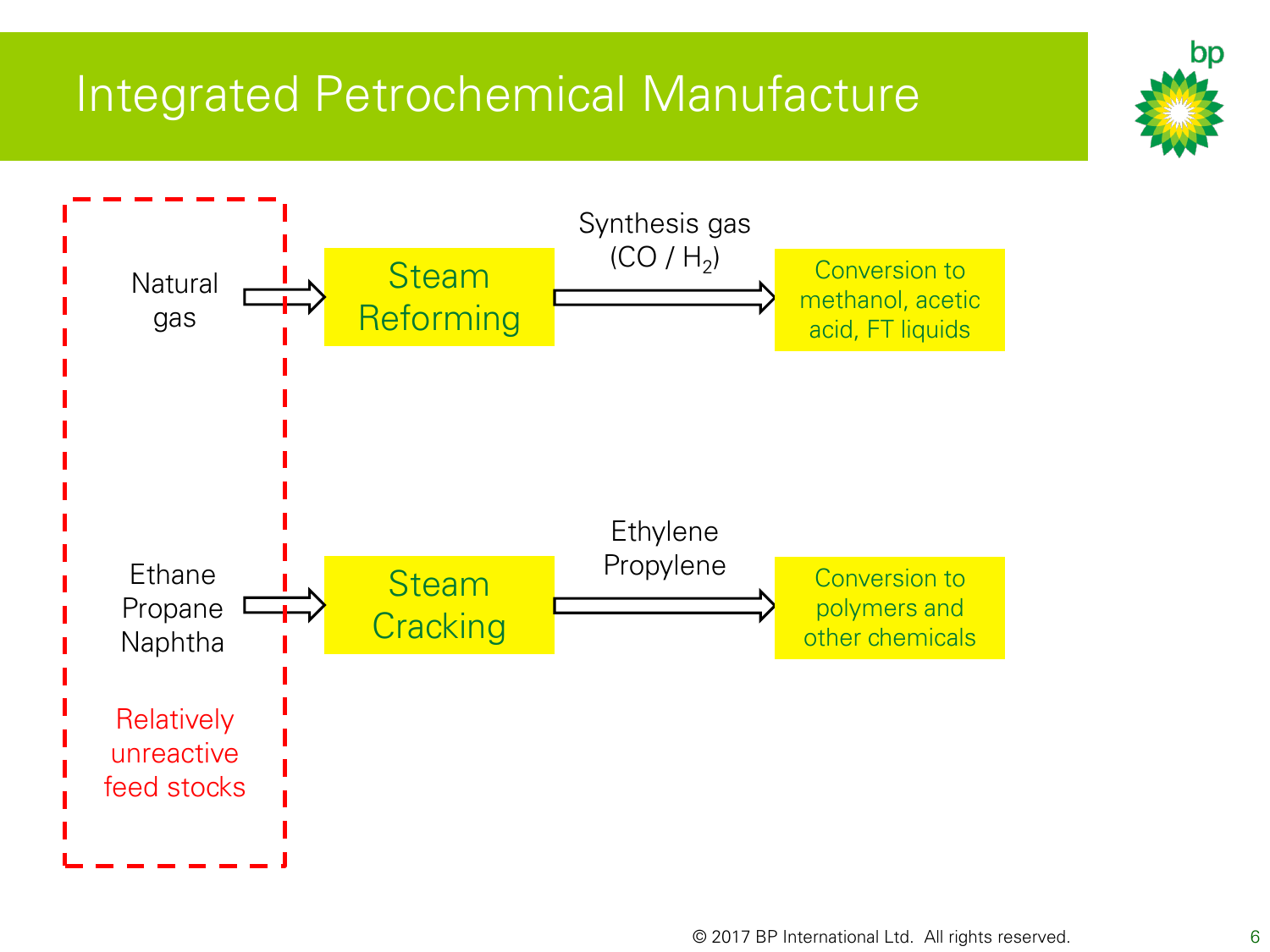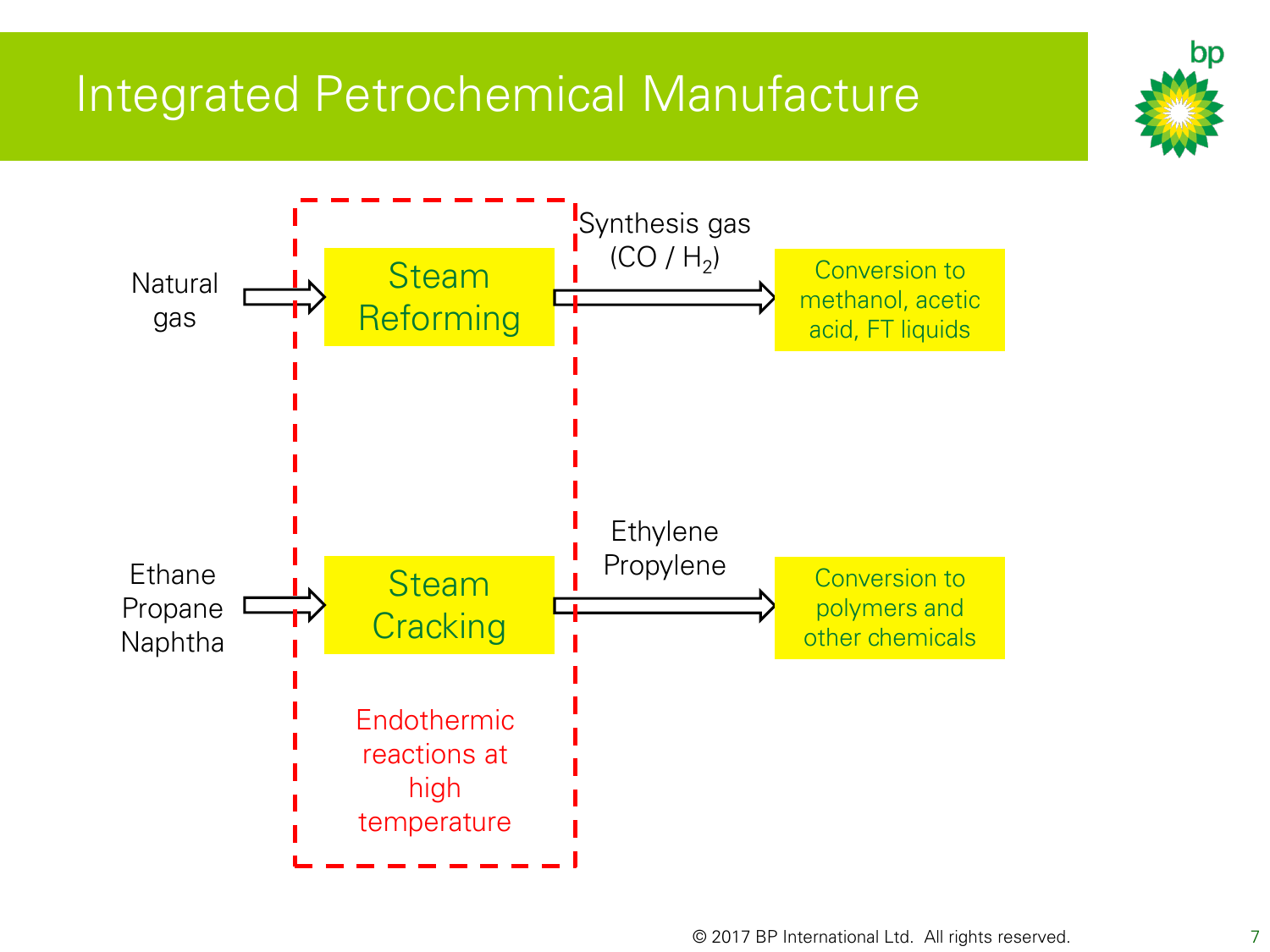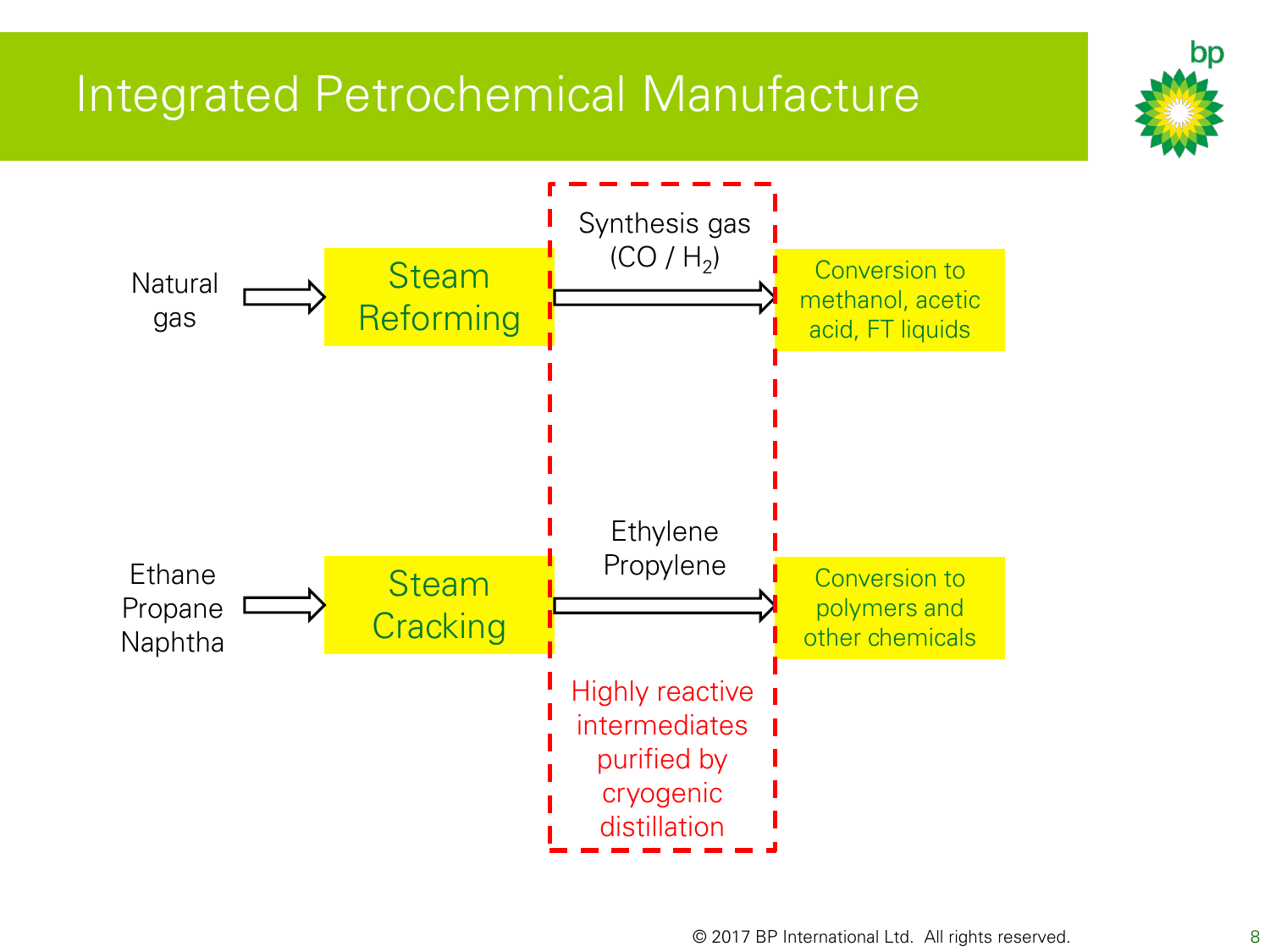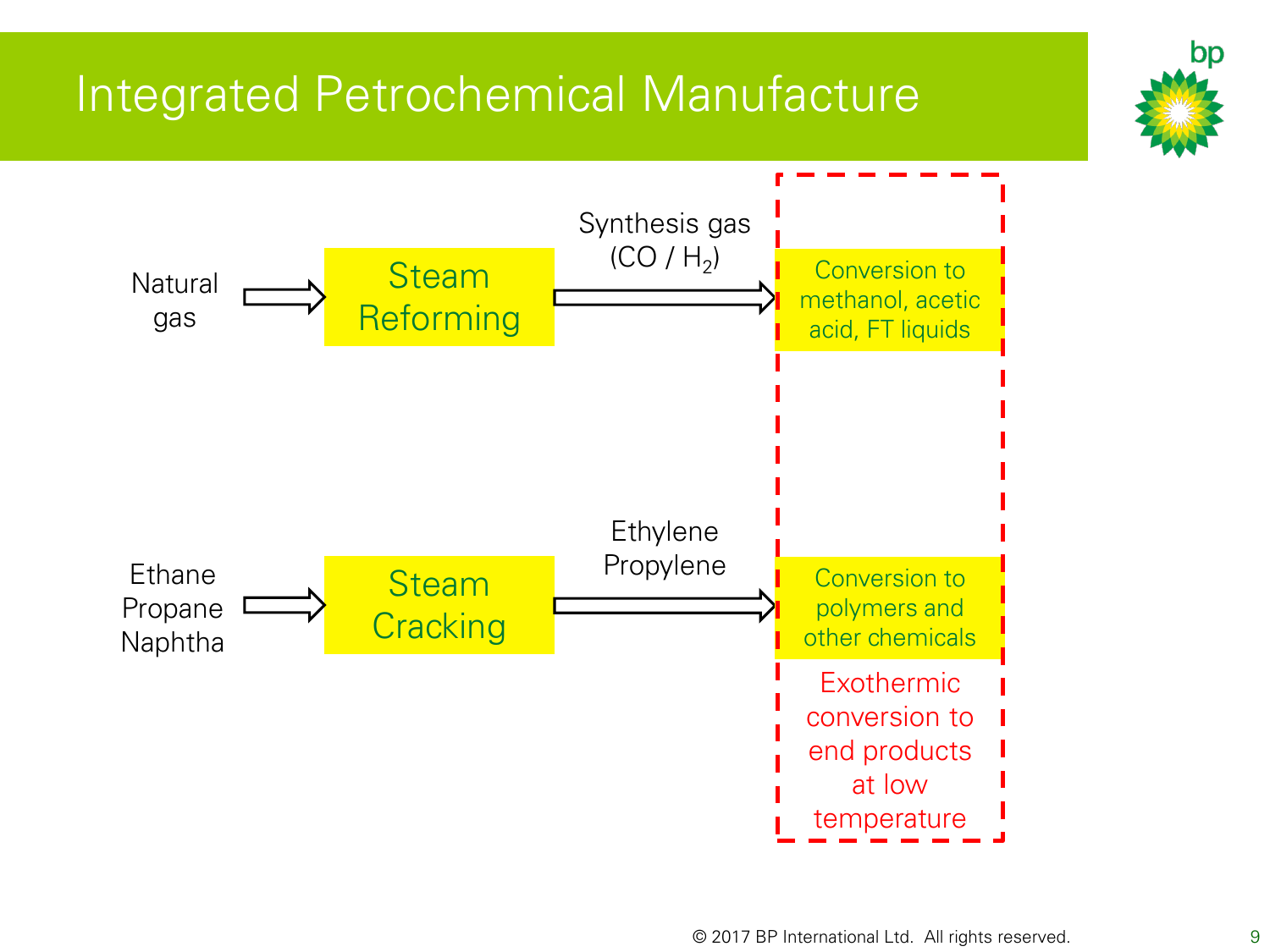

An excess of heat produced at low temperature, and a demand for heat at high temperature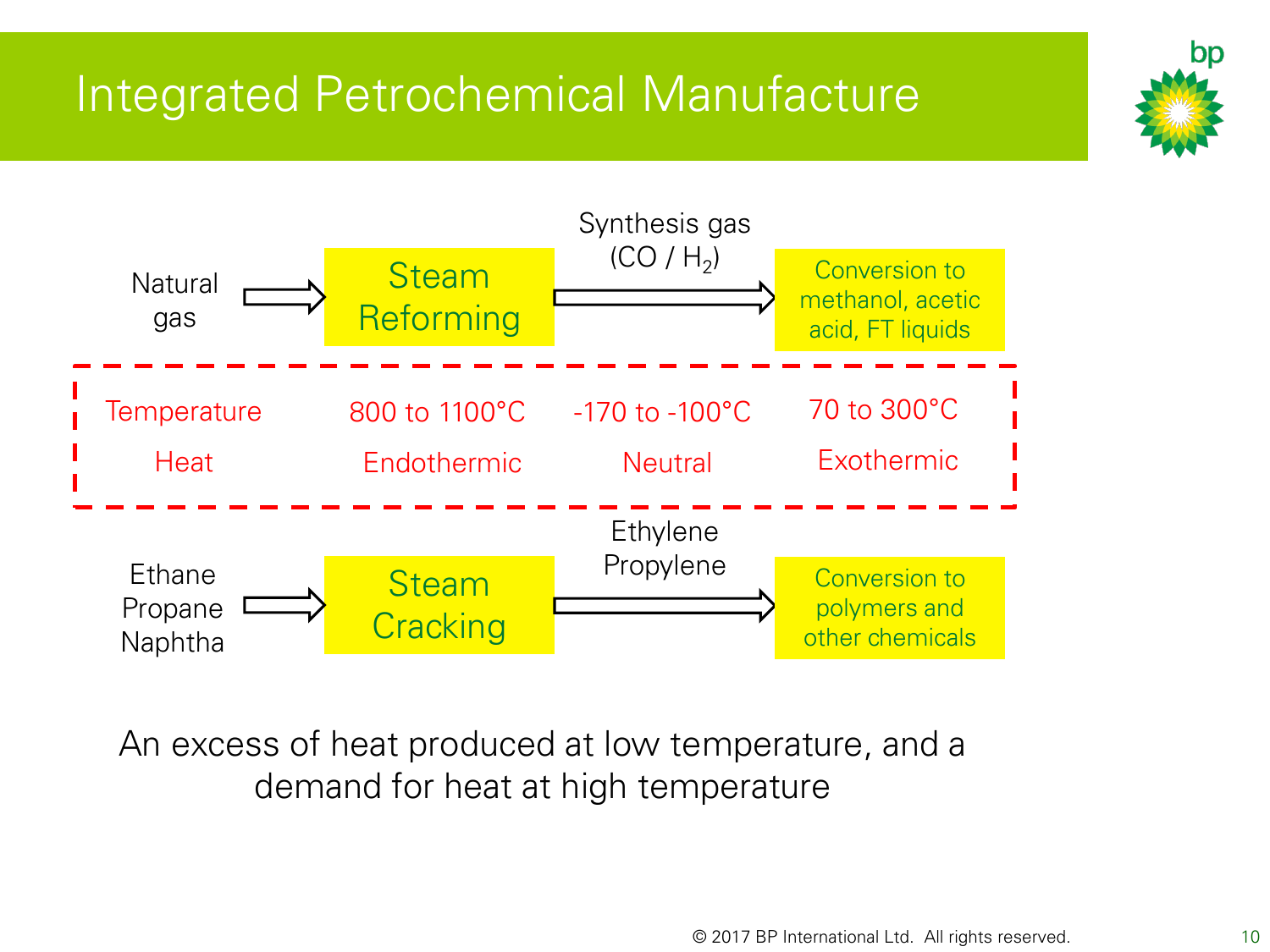

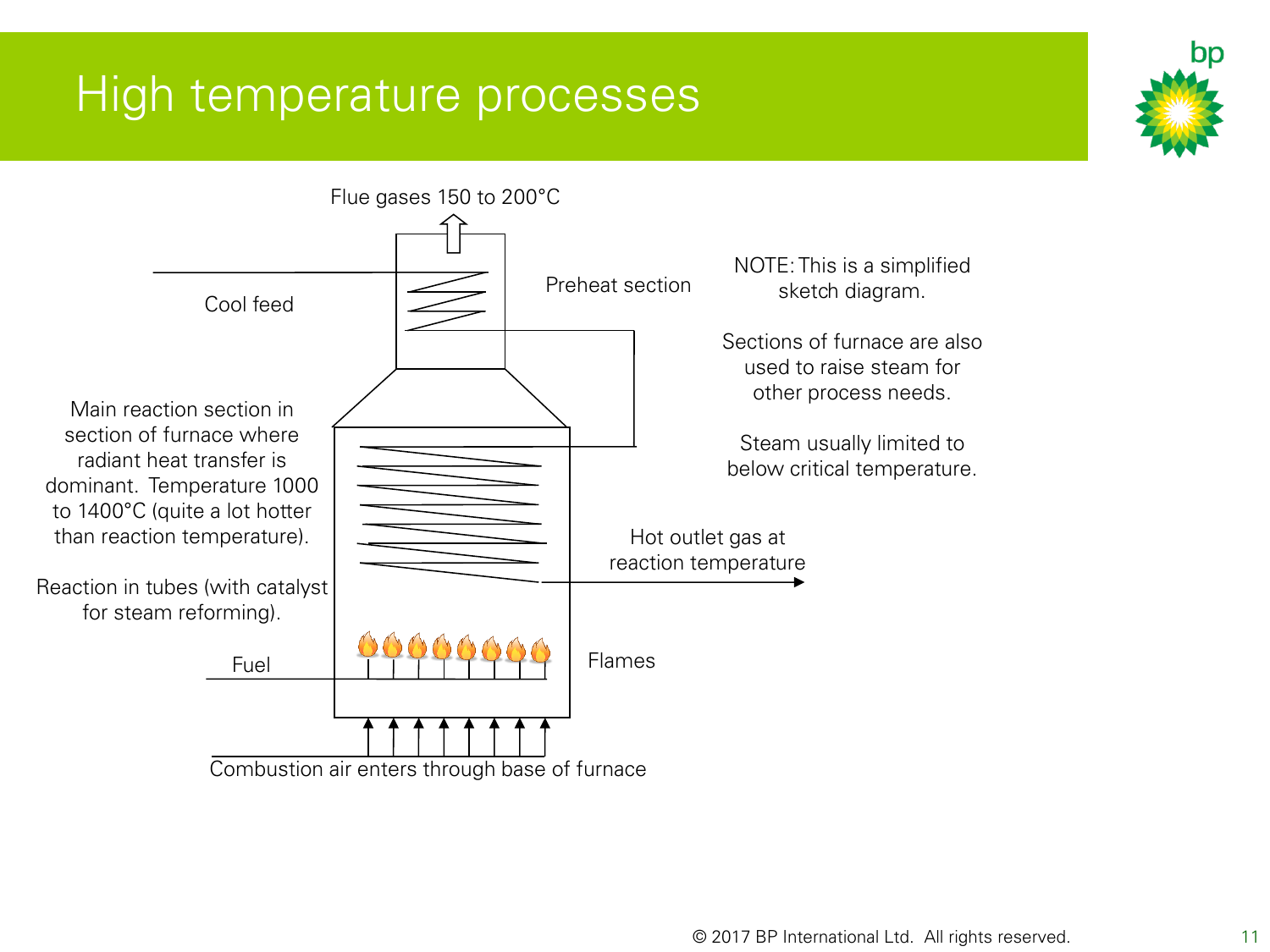

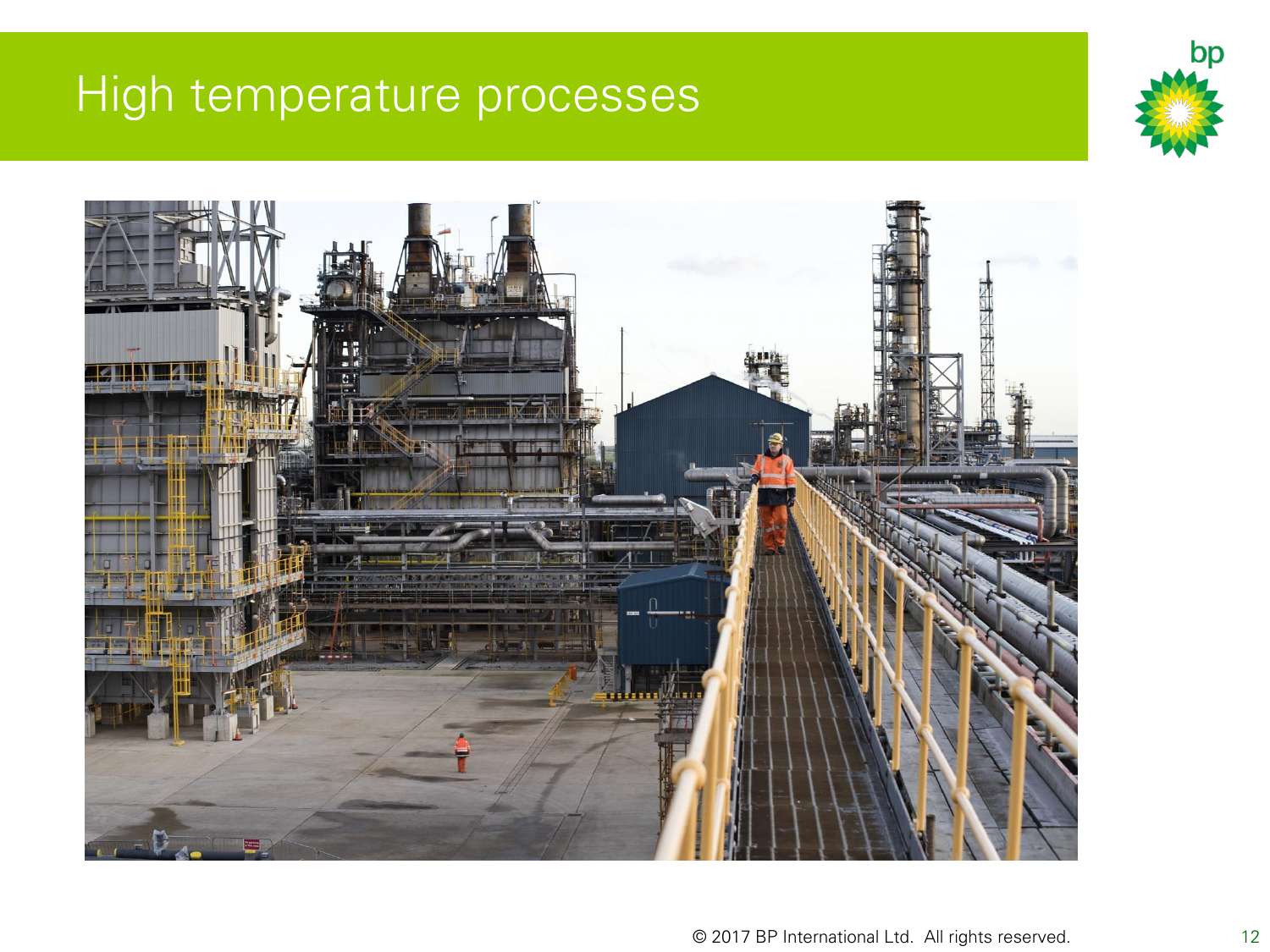

- As in all process design, there are compromises.
	- − There is a substantial temperature difference between the firebox temperature and the reaction temperature. Closing this gap would require thinner or more conductive tubes.
	- − Air flow is normally only controlled by manually adjusted "registers" rather than control valves, so heat distribution in the firebox is often uneven.
- Heat recovery is constrained.
	- − The stack outlet temperature may seem high, but this is as low as is normally economic.
	- − Process stream heat recovery can be constrained by the process chemistry: for steam cracking, rapid cooling is needed to stop the reaction; for steam reforming, the gas must be rapidly cooled through the range 300 to 850°C to avoid metallurgical problems.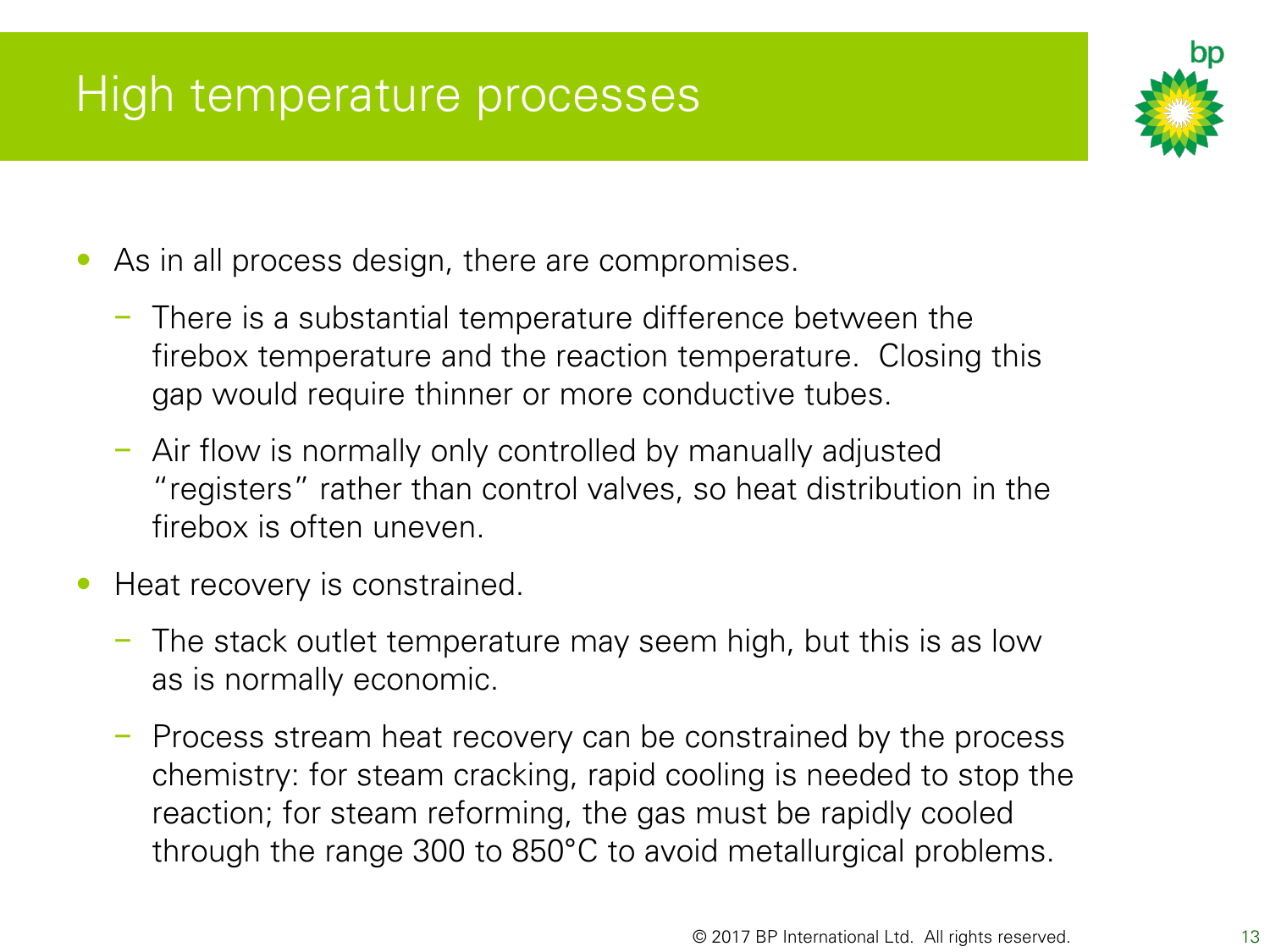

- In summary:
	- − the front-end endothermic reactions used in petrochemicals manufacture use fired heaters to achieve the required temperatures;
	- − effective heat recovery from both the process stream and the furnace flue gases is a critical part of achieving high process efficiency and good economic operation;
	- − there are significant process constraints due to the chemistry of these reactions.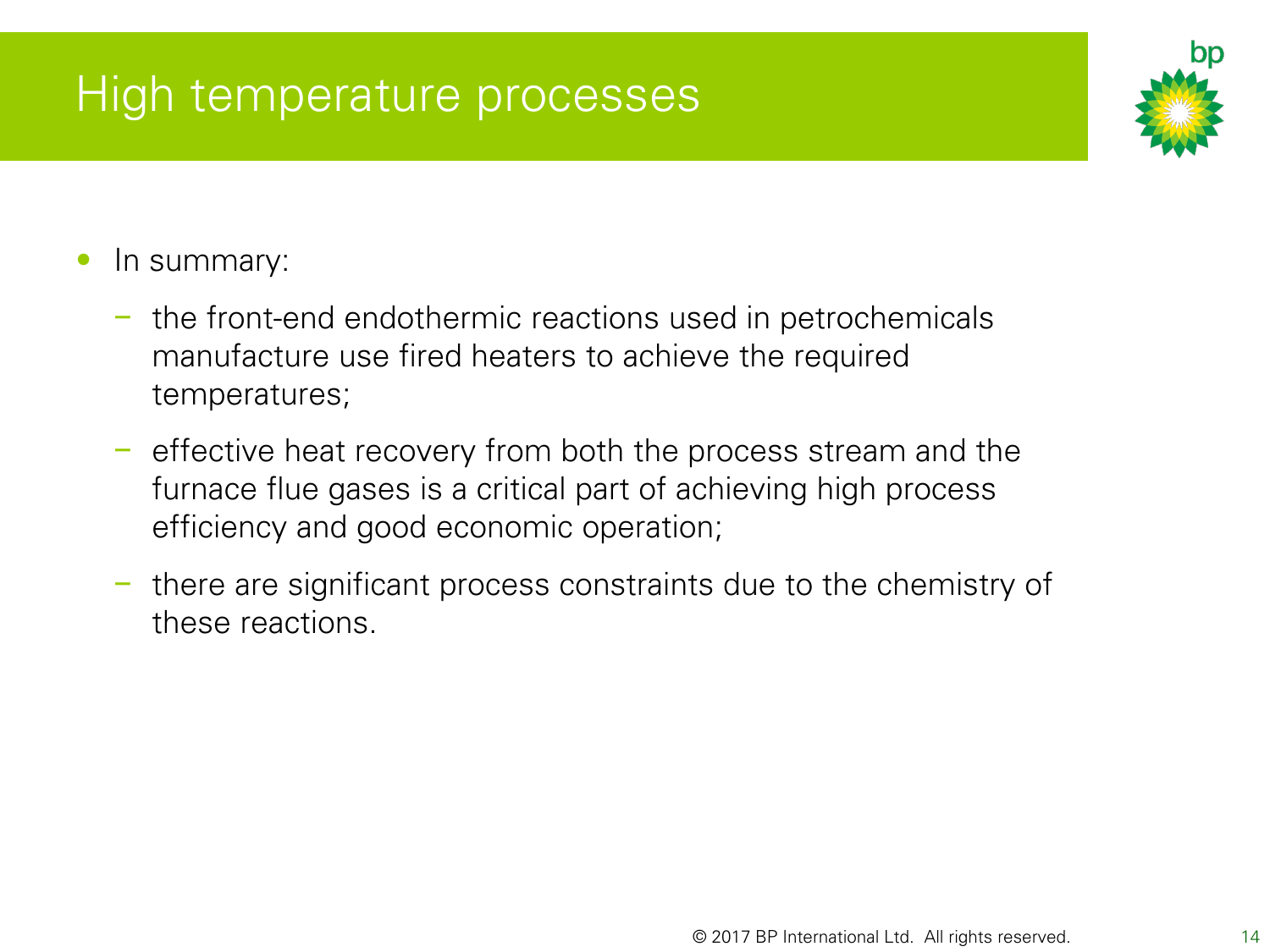### Cryogenic processes



- The products of these high temperature processes are light gases and are generally separated by distillation at cryogenic conditions.
	- − Key separations are H<sub>2</sub>/CH<sub>4</sub>/C<sub>2</sub>H<sub>4</sub>/C<sub>2</sub>H<sub>6</sub> for steam cracking,  $\rm H_2$ /CO/C $\rm H_4$  for steam reforming.
		- − Typical temperatures are from -100°C to 170°C.
	- − Energy is provided as the shaft work into the refrigeration compressors, often using steam turbines supplied with steam from the high temperature sections.
	- − Technologists have long sought alternatives to these separations, such as absorption, adsorption, or membrane systems, to avoid the large swings in process temperature.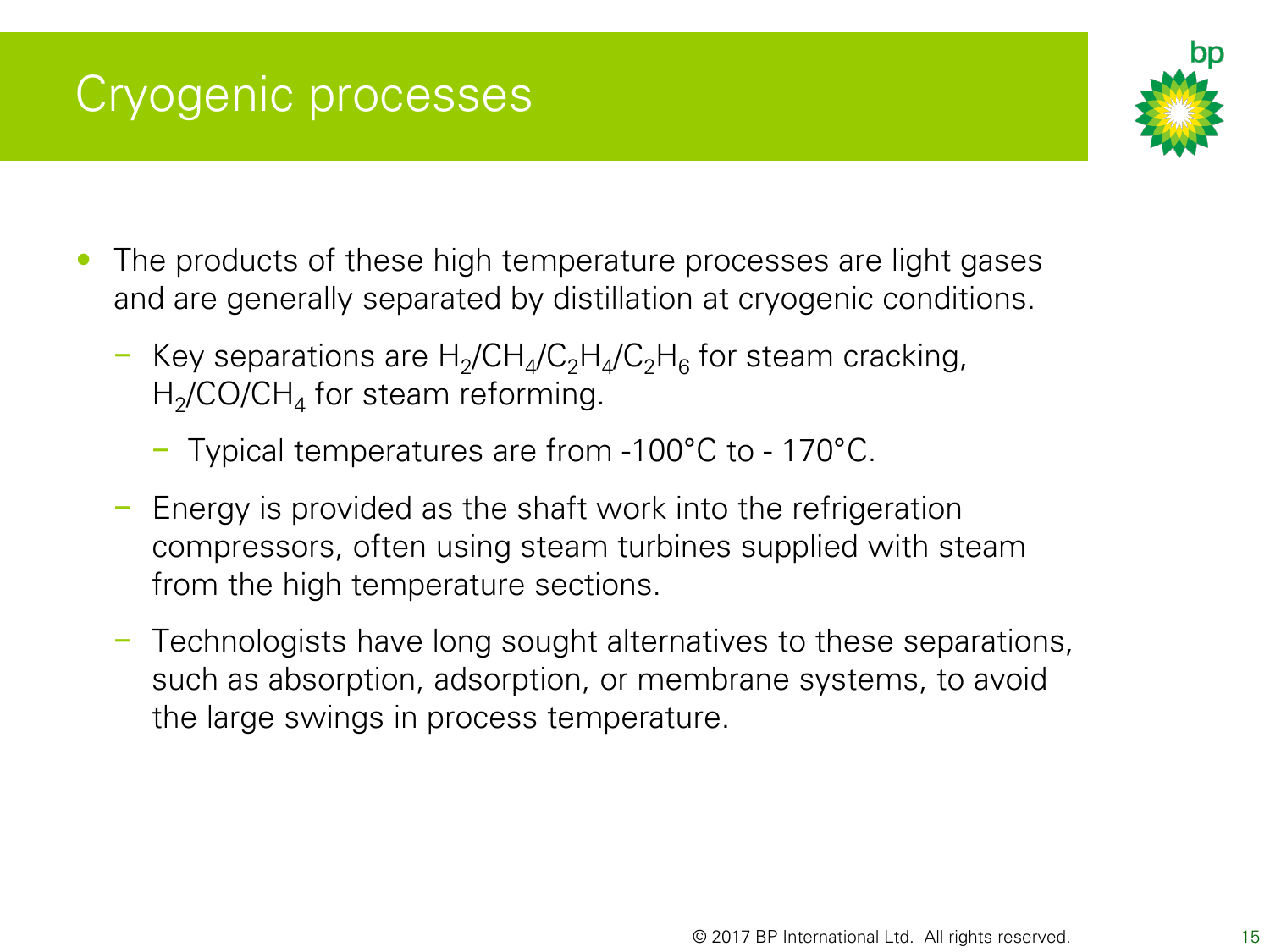#### Cryogenic processes





- The coldest parts of these processes (along with air separation processes, which have similar needs) are carried out in "cold boxes" and make very extensive use of multistream plate-fin heat exchangers to achieve very high efficiency of the heat exchange sections.
- These pack the many heat exchangers into a single protected volume to minimise heat gain from the environment.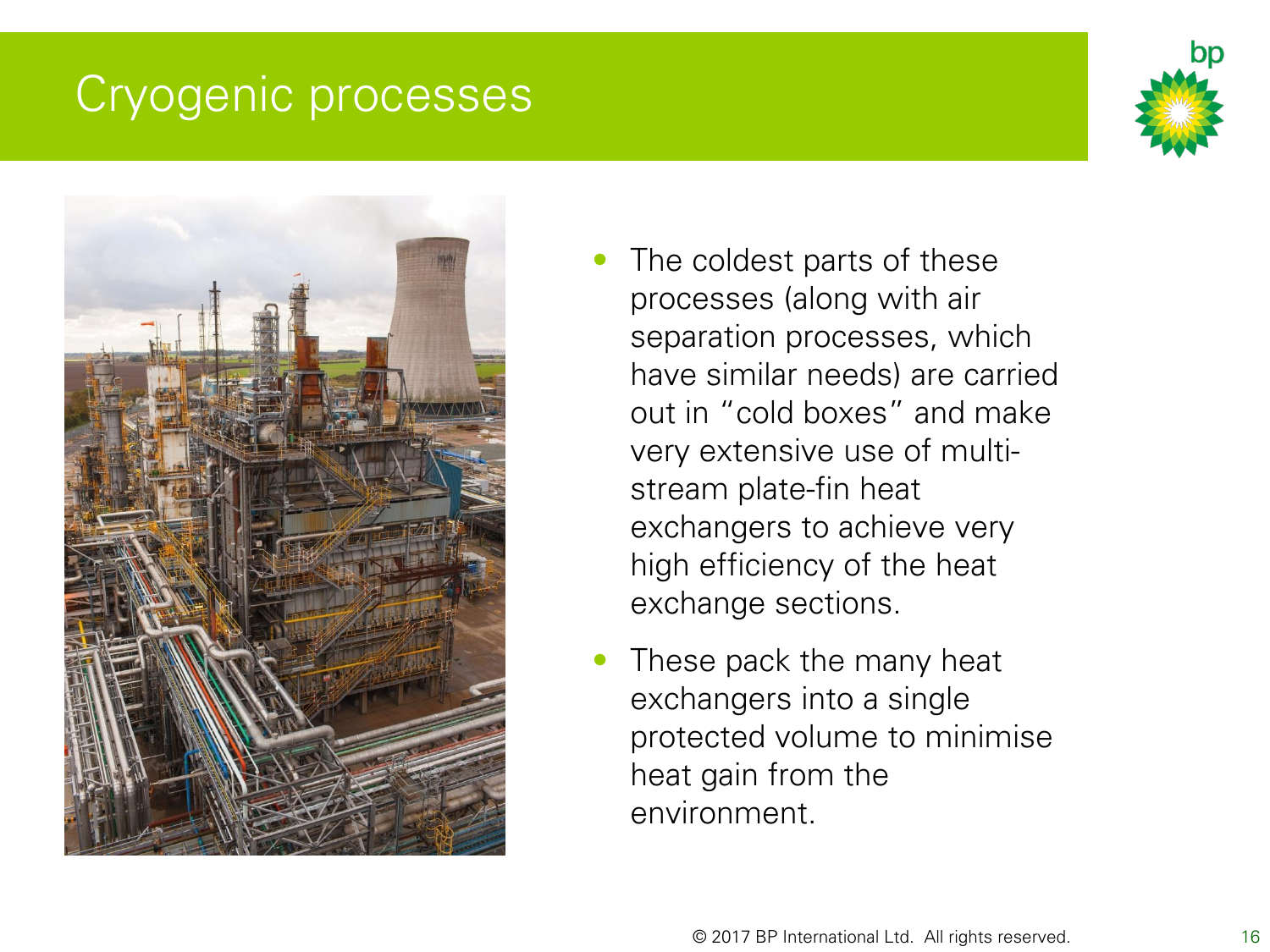# Hot and cold integration



- In summary:
	- − steam generated from the "hot" waste heat from the high temperature processes is used to power refrigeration processes (and often other compression needs);
	- − there is often sufficient high temperature heat also to generate and export power;
	- medium temperature heat (100 to 250°C) is used for other process needs, for example non-cryogenic distillation column reboilers;
	- − process integration considerations and "pinch" analysis are part of the normal design process: most processes are well integrated as far as process and material constraints allow.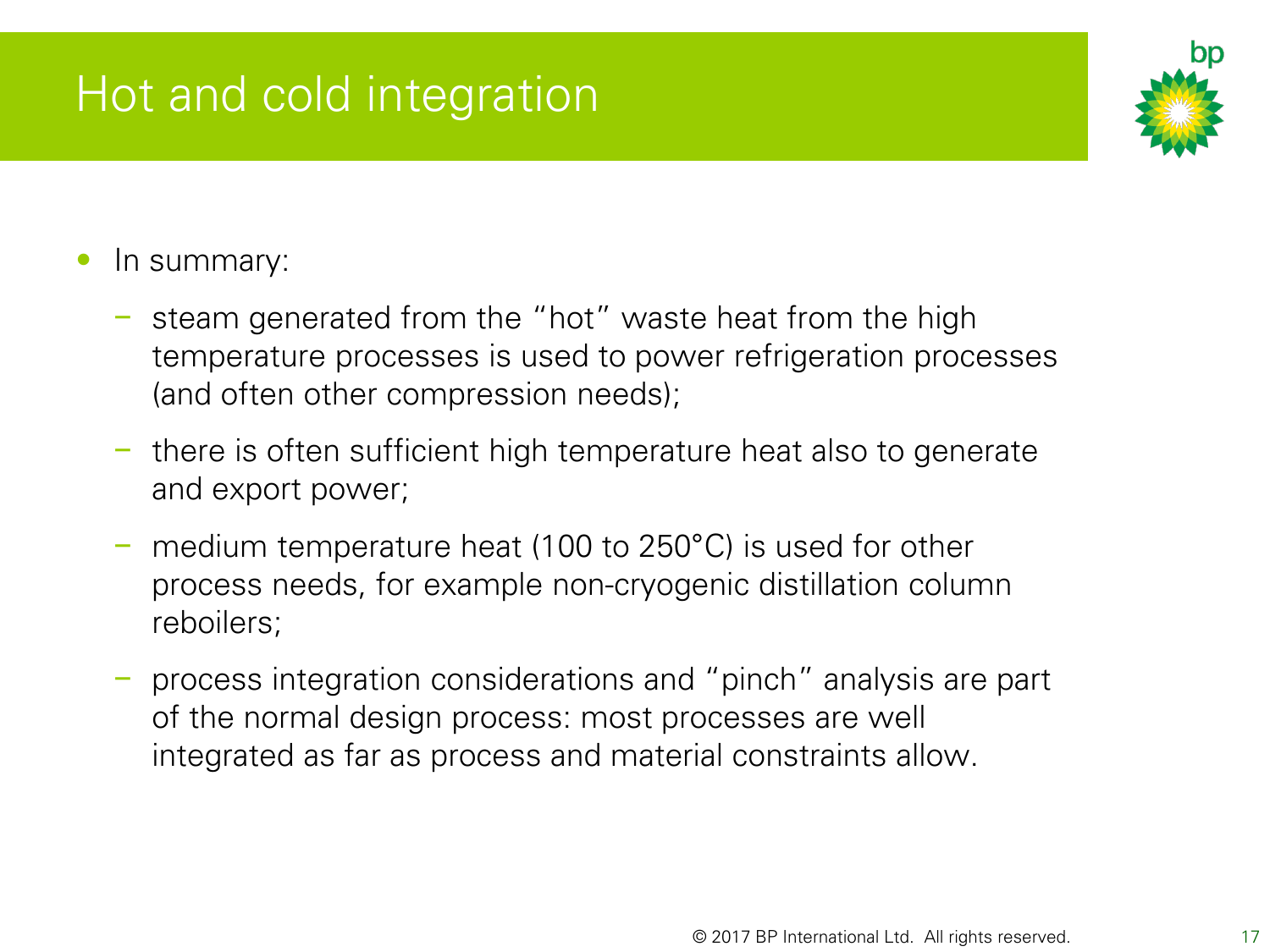#### Downstream processes

- The reactive intermediates are used in a huge variety of downstream conversion processes.
- Three common types are:
	- − polymerisation reactions polyethylene, polypropylene, polystyrene, and so on; these represent by far the largest volume of chemicals manufactured.
	- − selective oxidations terephthalic acid, ethylene oxide, propylene oxide, adipic acid, acrylonitrile, vinyl acetate, and maleic anhydride; many of these are reacted further to polymers.
	- − conversions of syngas components to make methanol, acetic acid, ammonia *etc*.
- There are other reaction types, but the above cover over 95% of the volume of the petrochemical industry.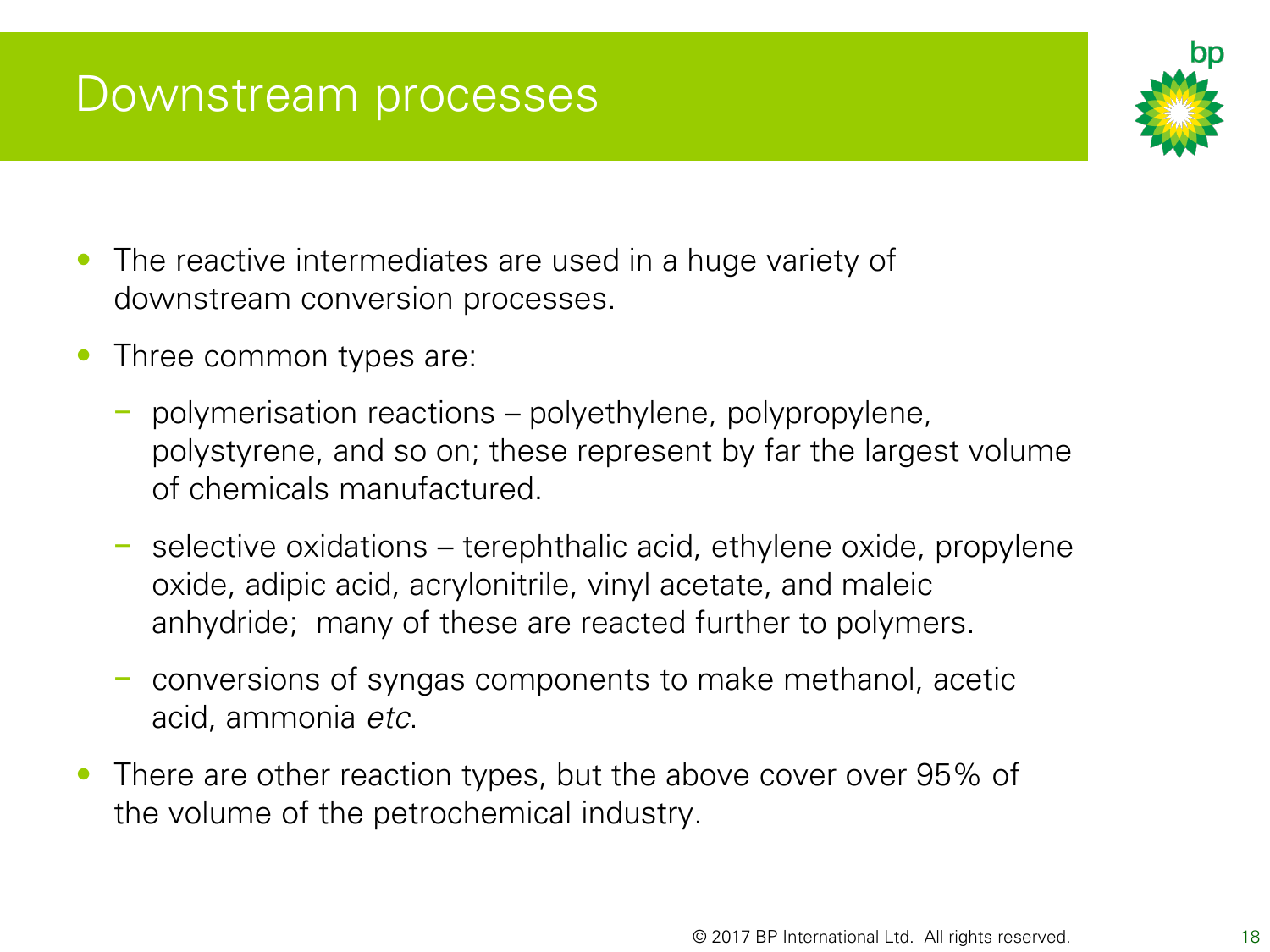#### Downstream processes



- Polymerisation reactions are very exothermic and mainly take place at less than 120°C, making effective use of the heat evolved very difficult. In general, the heat is rejected to cooling water.
- Selective oxidation reactions are also very exothermic but take place at higher temperatures (typically between 180 and 350°C). In most of these processes, heat is recovered effectively from the reaction step and used for preheat and purification processes, and, in some cases, heat or power can be exported.
- Syngas conversion have broadly similar characteristics to the oxidations, but are less exothermic.
- In summary, much of the heat put into the high temperature processes is rejected at low temperatures in the downstream processes.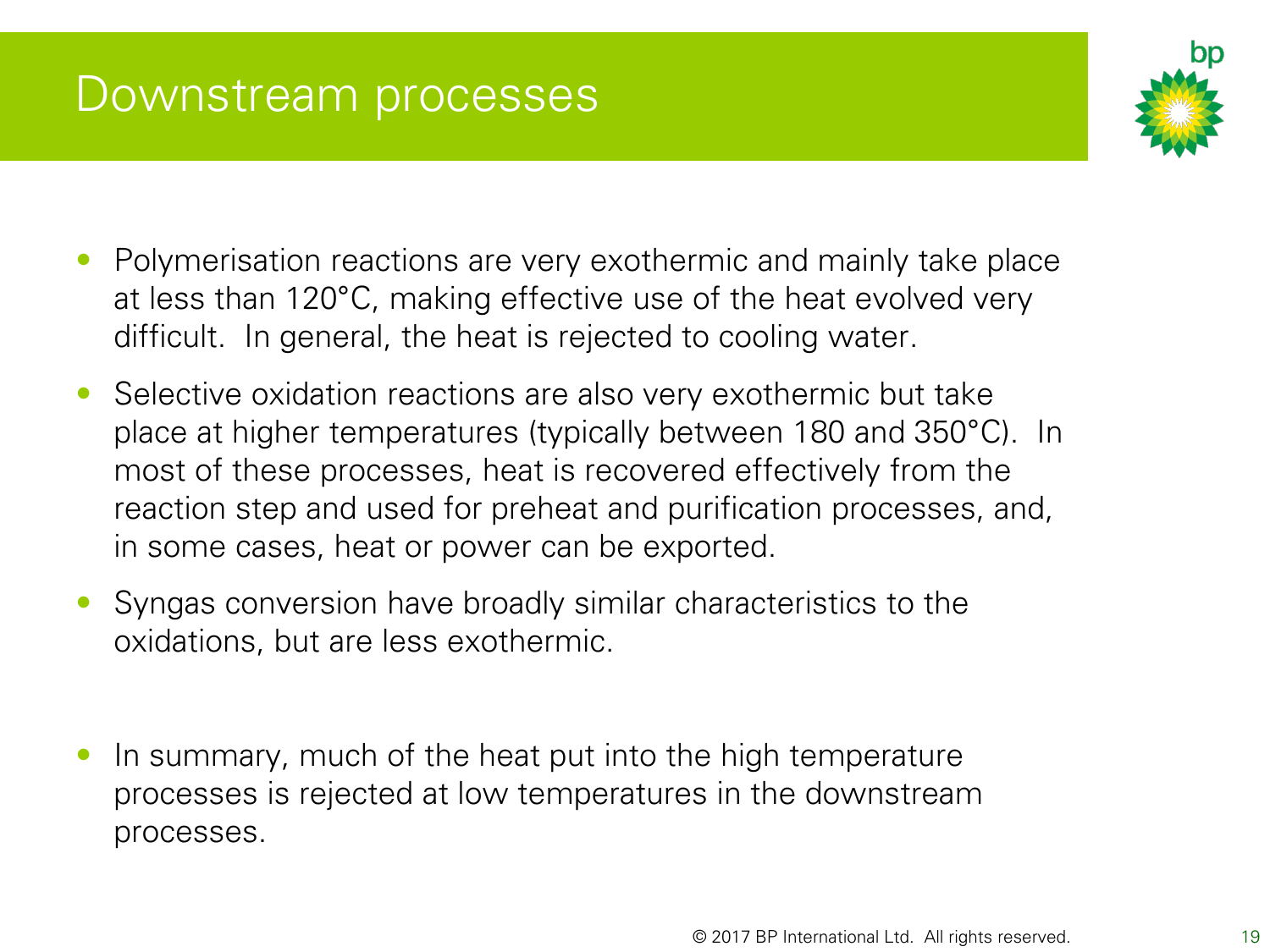# Other parts of the chemical industry



- Although the focus here has been on petrochemicals, there are similarities in other areas of bulk chemicals manufacture.
- In the Chlor-Alkali industry, the initial step involves very high grade energy (as power used for electrolysis of salt), with subsequent reactions using sodium hydroxide and chlorine being exothermic and conducted at modest temperature.